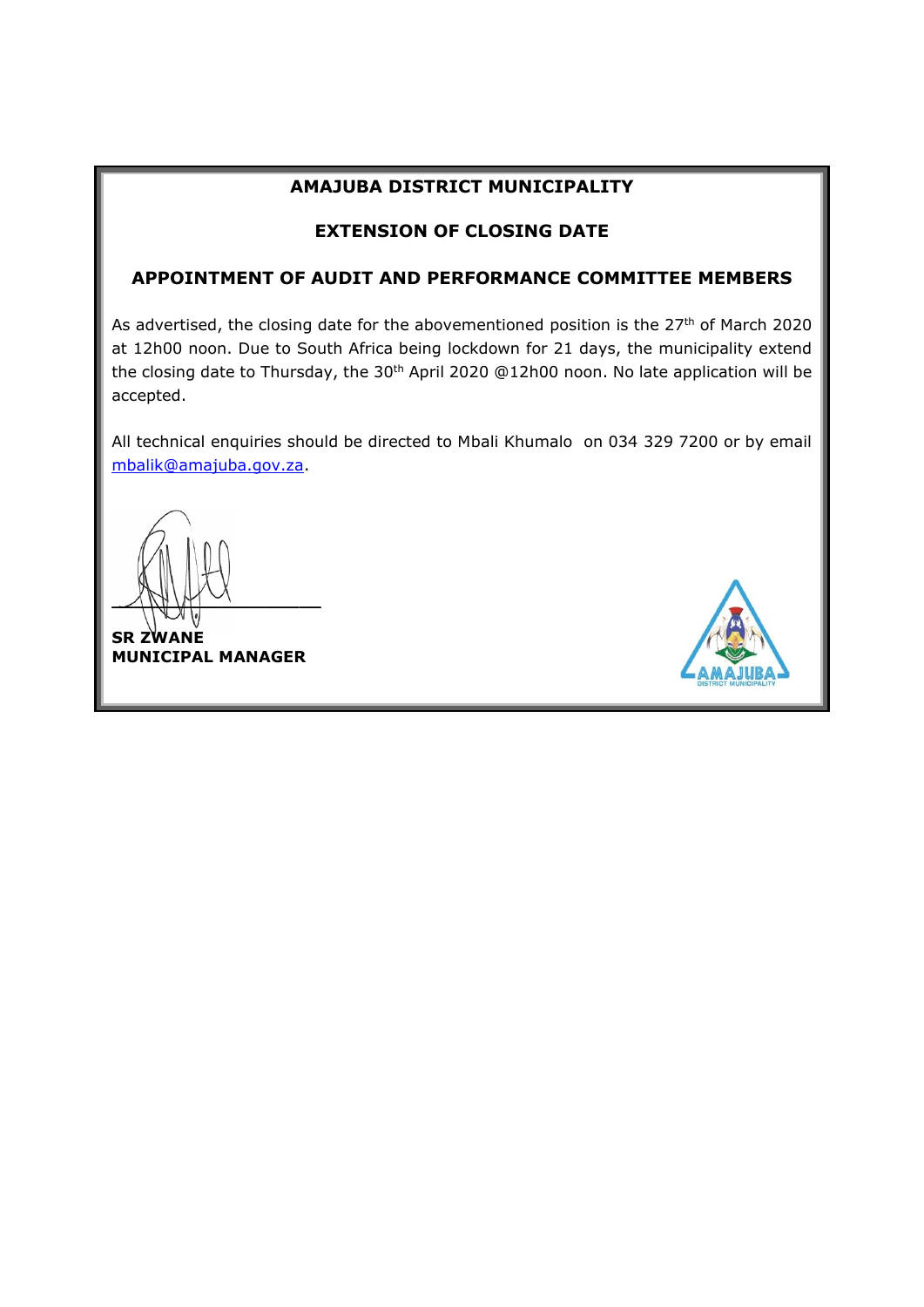#### **AMAJUBA DISTRICT MUNICIPALITY**

### **EXTENSION OF TENDER CLOSING DATE**

## **T2020/03: CALL FOR PROPOSALS TO PROVIDE PROFESSIONAL SERVICE FOR AMAJUBA DISASTER MANAGEMENT CENTRE**

As advertised, the closing date for the abovementioned tender was the  $3<sup>rd</sup>$  of April 2020 at 12h00 noon Due to South Africa being lockdown for 21 days, the municipality extend the closing date to Monday, the 4<sup>th</sup> of May 2020 @12h00 noon. No late bids will be accepted.

All technical enquiries should be directed to Mthembeni Jiyane on 034 329 7200 or by email **mthembenij@amajuba.gov.za**; regarding the bidding procedures, kindly contact Henry Mthembu on 034 329 7200 or by email: [henrym@amajuba.gov.za.](mailto:henrym@amajuba.gov.za)

 $\sim$ 

SR ZWANE MUNICIPAL MANAGER